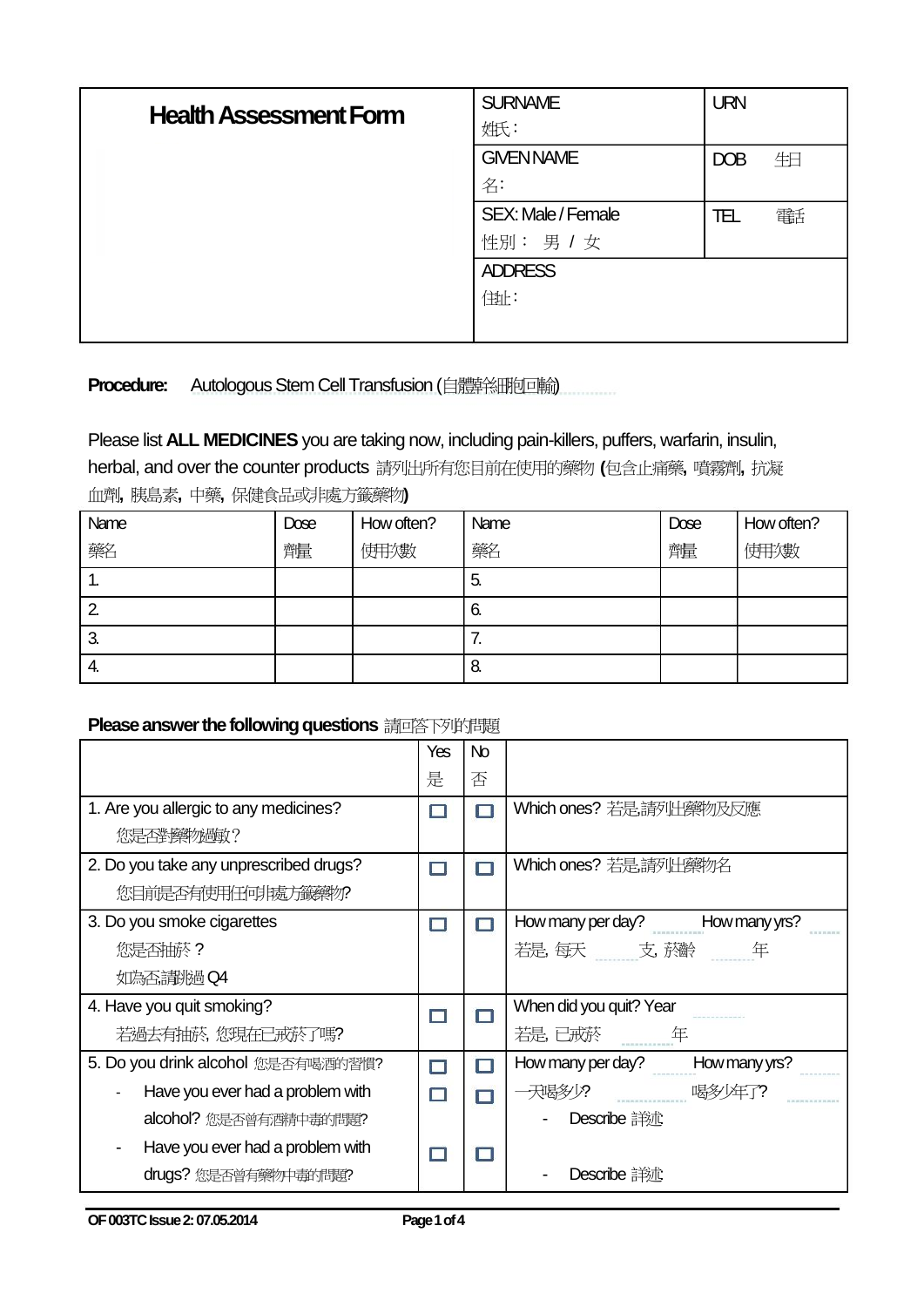|                                                                       | Yes | No |                    |
|-----------------------------------------------------------------------|-----|----|--------------------|
|                                                                       | 是   | 否  |                    |
| 6. Have you ever tested positive for HIV?<br>您是否曾有在愛滋病病毒檢則時呈陽性<br>反應的 |     |    | <b>Describe 詳述</b> |
| 7. Have you ever tested positive for hepatitis                        |     |    | Describe 詳述        |
| 您是否曾有在肝炎測試呈陽性反應過?                                                     |     |    |                    |

# **Please list all operations and recent tests (last 12 months) that you have had.** 請列出過去 **12** 個月

中有做過的所有手術與治療項目

| 手術治療名稱<br>Surgery/Test | Date | Surgery/Test 手術治療名稱 | Date |
|------------------------|------|---------------------|------|
| . .                    |      | 4.                  |      |
|                        |      | C.                  |      |
| J.                     |      | O.                  |      |

#### **Do you have or have you ever had any of the following?** 請您勾選回答下列的問題

|                                              | Yes | Unsure | No | Details 詳述 |
|----------------------------------------------|-----|--------|----|------------|
|                                              | 是   | 不確定    | 否  |            |
| 1. A bad reaction to an anaesthetic?         |     |        |    |            |
| 您是否普选麻醉藥物過敏?                                 | □   | П      | П  |            |
| 2. Have you ever suffered awareness during a |     |        |    |            |
| past anaesthetic?                            | □   |        | П  |            |
| 您是否曾對麻醉藥物有過不良反應?                             |     |        |    |            |
| 3. A member of your family with a bad        |     |        |    |            |
| reaction to an anaesthetic (e.g. malignant   | ⊓   |        |    |            |
| hyperthermia?)                               |     |        |    |            |
| 您的家庭成員中,是否有人曾對麻醉藥物                           |     |        |    |            |
| 有過不良反應?                                      |     |        |    |            |
| 4. A member of your family with a bleeding   | □   |        | П  |            |
| problem                                      |     |        |    |            |
| 您的家庭成員中,是否有過疑血相關問題                           |     |        |    |            |
| 的疾病?                                         |     |        |    |            |
| 5. High blood pressure                       | ⊓   | ⊓      | п  |            |
| 您是否有高血壓病史?                                   |     |        |    |            |
| 6. Chest pains, angina or a heart attack     | п   | П      | П  |            |
| 您是否有過胸痛,心絞痛或心臟病病史?                           |     |        |    |            |
|                                              |     |        |    |            |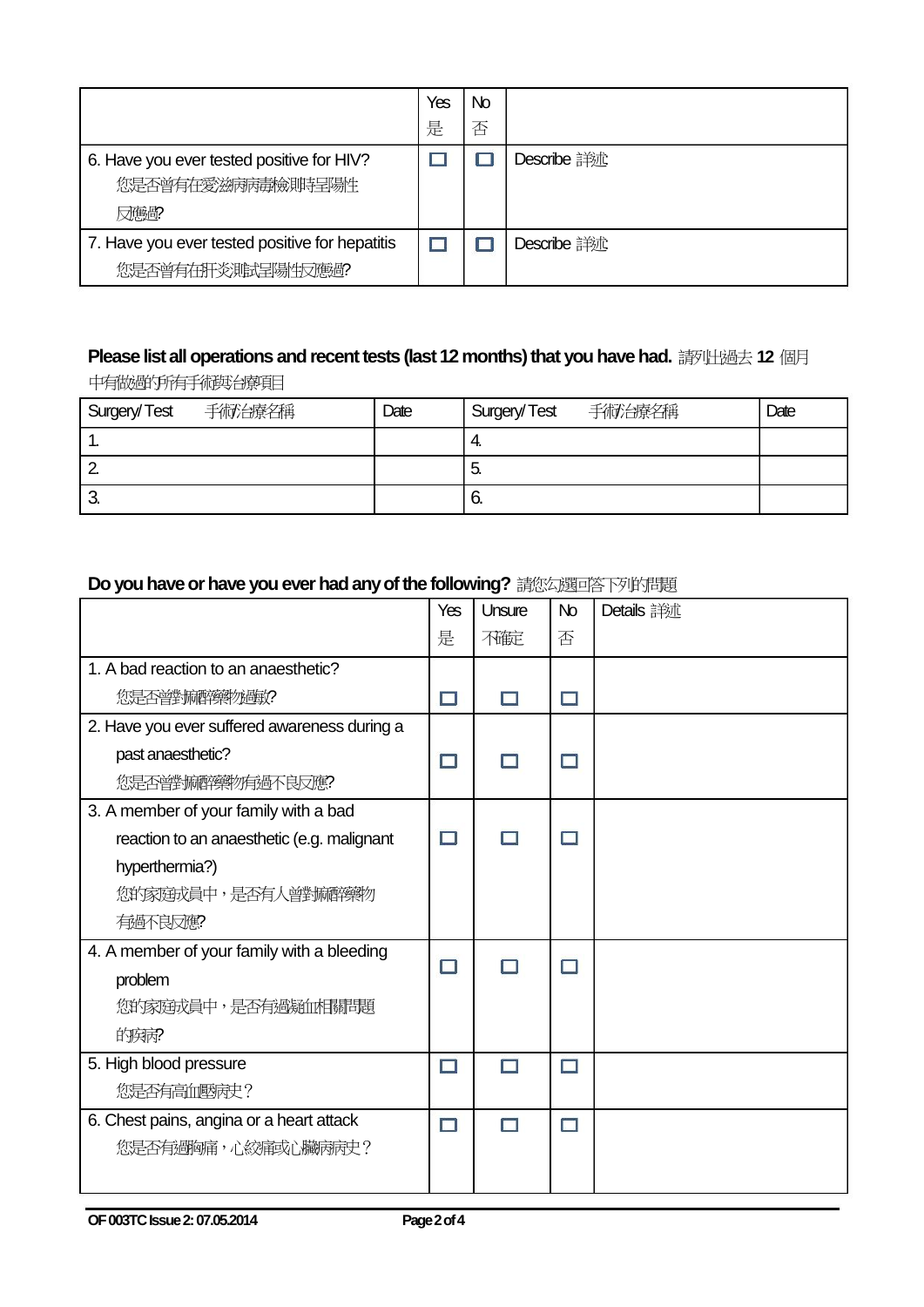|                                                | Yes    | Unsure | No     | Details 詳述                          |
|------------------------------------------------|--------|--------|--------|-------------------------------------|
|                                                | 是      | 不確定    | 否      |                                     |
| 7. A pacemaker/implanted defibrillator         | $\Box$ | П      | $\Box$ |                                     |
| 您是否有裝置心臟起轉器植入式除顫                               |        |        |        |                                     |
| 器?                                             |        |        |        |                                     |
| 8. Short of breath walking or going up stairs? | $\Box$ | □      | $\Box$ |                                     |
| 您是否曾有因起路或爬數新祥敦呼吸                               |        |        |        |                                     |
| 急屈的情形?                                         |        |        |        |                                     |
| 9. Asthma, bronchitis, or breathing problem    | $\Box$ | П      | $\Box$ |                                     |
| 您是否有哮喘,支氣管炎,或呼吸方面的                             |        |        |        |                                     |
| 問題                                             |        |        |        |                                     |
| 10. Do you have obstructive sleep apnoea?      | $\Box$ | $\Box$ | $\Box$ |                                     |
| 您是否有過阻塞性睡眠呼吸暫停的情                               |        |        |        |                                     |
| 形?                                             |        |        |        |                                     |
| 11. Clots in legs or lungs?                    | $\Box$ | П      | $\Box$ |                                     |
| 您是否曾有過任何血栓情形很賠償期                               |        |        |        |                                     |
| 部?                                             |        |        |        |                                     |
| 12. Stroke, faints, blackouts or dizzy spells? | □      | П      | □      |                                     |
| 您是否有中風,暈倒,眩暈或頭暈病史?                             |        |        |        |                                     |
| 13. Migraine headaches?                        | $\Box$ | П      | Ξ      |                                     |
| 您是否有偏頭痛的情形?                                    |        |        |        |                                     |
| 14. Back, joint or neck problems               | □      | П      | $\Box$ | Back $\Box$<br>Joint<br>Neck $\Box$ |
| 您是否有背部,關節或頸椎外問題?                               |        |        |        | 背部<br>關節<br>脖子                      |
| 15. Muscle disease, arm or leg weakness        | $\Box$ | П      | $\Box$ |                                     |
| 您是否有肌肉疾病,手臂或腿部無力的                              |        |        |        |                                     |
| 病史?                                            |        |        |        |                                     |
| 16. Diabetes?                                  | $\Box$ | $\Box$ | $\Box$ |                                     |
| 您是否有糖尿病?                                       |        |        |        |                                     |
| 17. Kidney problems?                           | $\Box$ | П      | $\Box$ |                                     |
| 您是否有腎臟病?                                       |        |        |        |                                     |
| 18. Hepatitis or liver problems?               | $\Box$ | $\Box$ | $\Box$ |                                     |
| 您是否有肝炎或是肝臟病史?                                  |        |        |        |                                     |
| 19. Hiatus hernia, reflux or heartburn?        | □      | $\Box$ | $\Box$ |                                     |
| 您是否有裂孔疝,胃食道逆流或胃灼敷的                             |        |        |        |                                     |
| 情形?                                            |        |        |        |                                     |
| 20. Easy bruising or bleeding problem?         | □      | □      | $\Box$ |                                     |
| 您是否有容易瘀傷或出血的問題?                                |        |        |        |                                     |
| 21. Are you pregnant?                          | □      | П      | □      |                                     |
| 您是否正處於懷孕的狀況?                                   |        |        |        |                                     |